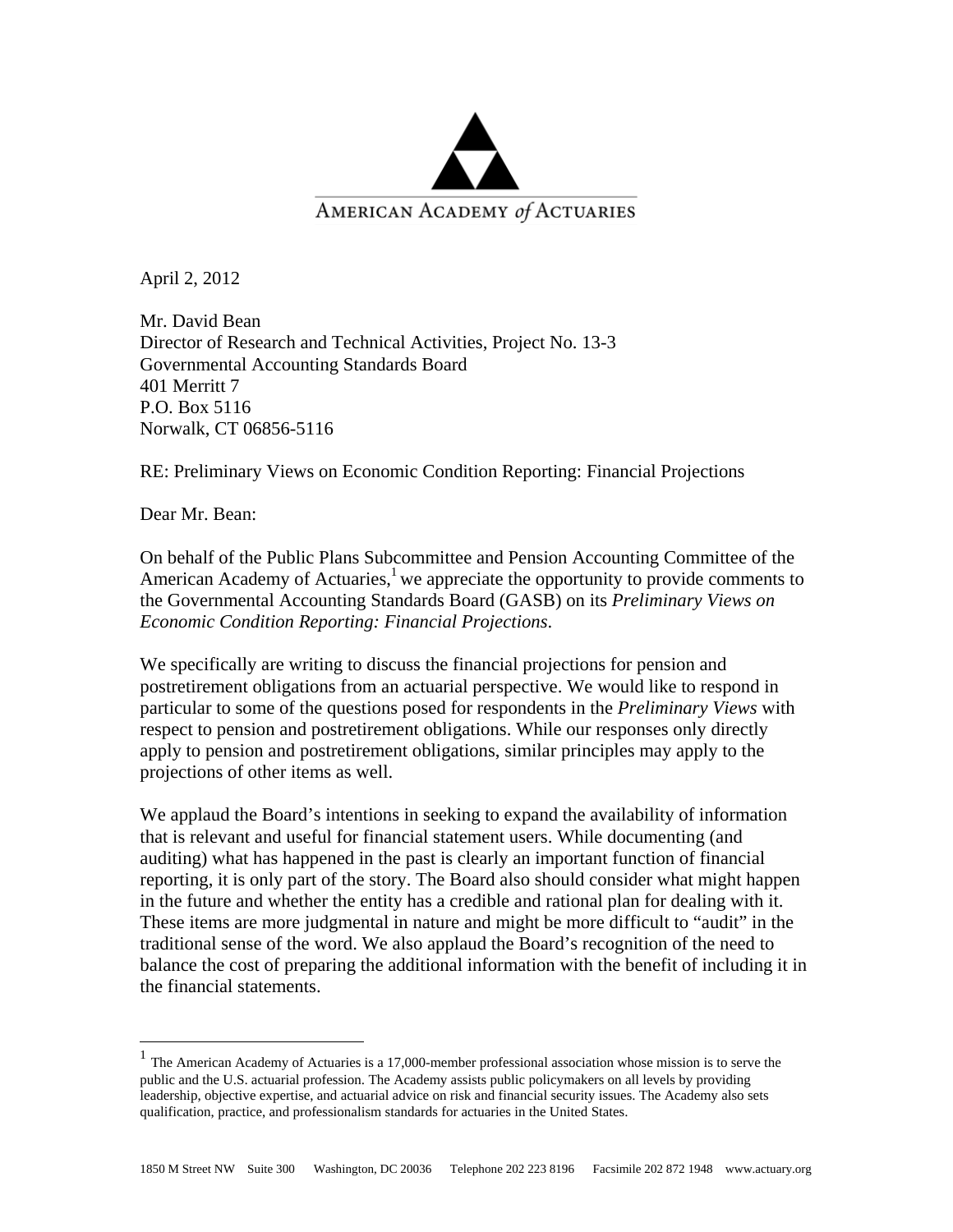- **1. The Board's preliminary view is that there are five components of information that are necessary to assist users in assessing a governmental entity's fiscal sustainability (Chapter 3, paragraph 2):** 
	- **Component 1—Projections of the total cash inflows and major individual cash inflows, in dollars and as a percentage of total cash inflows, with explanations of the known causes of fluctuations in cash inflows (Chapter 3, paragraphs 4–9)**
	- **Component 2—Projections of the total cash outflows and major individual cash outflows, in dollars and as a percentage of total cash outflows, with explanations of the known causes of fluctuations in cash outflows (Chapter 3, paragraphs 10–14)**
	- **Component 3—Projections of the total financial obligations and major individual financial obligations, including bonds, pensions, other postemployment benefits, and long-term contracts, with explanations of the known causes of fluctuations in financial obligations (Chapter 3, paragraphs 15–20)**
	- **Component 4—Projections of annual debt service payments (principal and interest) (Chapter 3, paragraphs 21–23)**
	- **Component 5—Narrative discussion of the major intergovernmental service interdependencies that exist and the nature of those service interdependencies (Chapter 3, paragraphs 24–26).**

## **Do you agree with this view? Why or why not?**

For pension or postretirement obligations, projections of the assets, liabilities, contributions, benefit payments, and investment returns net of expenses are all components that are necessary to assist users in assessing fiscal sustainability. A singlescenario projection illustrates an entity's planned future trend in cash flows or obligations and is useful in that limited regard. Such a projection, however, might also be misleading, generating a false sense of security that the projected result is the likely outcome. (In reality, of course, projection estimates based on assumptions are almost never exactly right.)

We are concerned that a narrative explanation of the known causes of fluctuations may be insufficient to convey the likely volatility in the single-scenario projections. The cautionary notice described in Chapter 5, paragraph 28 warns the user of potential variance from the projection and the narrative explanations of known causes in fluctuations provide some additional information. The magnitude of the likely variations and the potential impact of these variations on fiscal sustainability, however, depends on a number of factors, including the investment policy of the plan and the size of the plan compared to the entity.

For example, assume there is a pension plan with \$1,000 in assets invested in a portfolio with an expected geometric return of 7 percent and an annual standard deviation of 10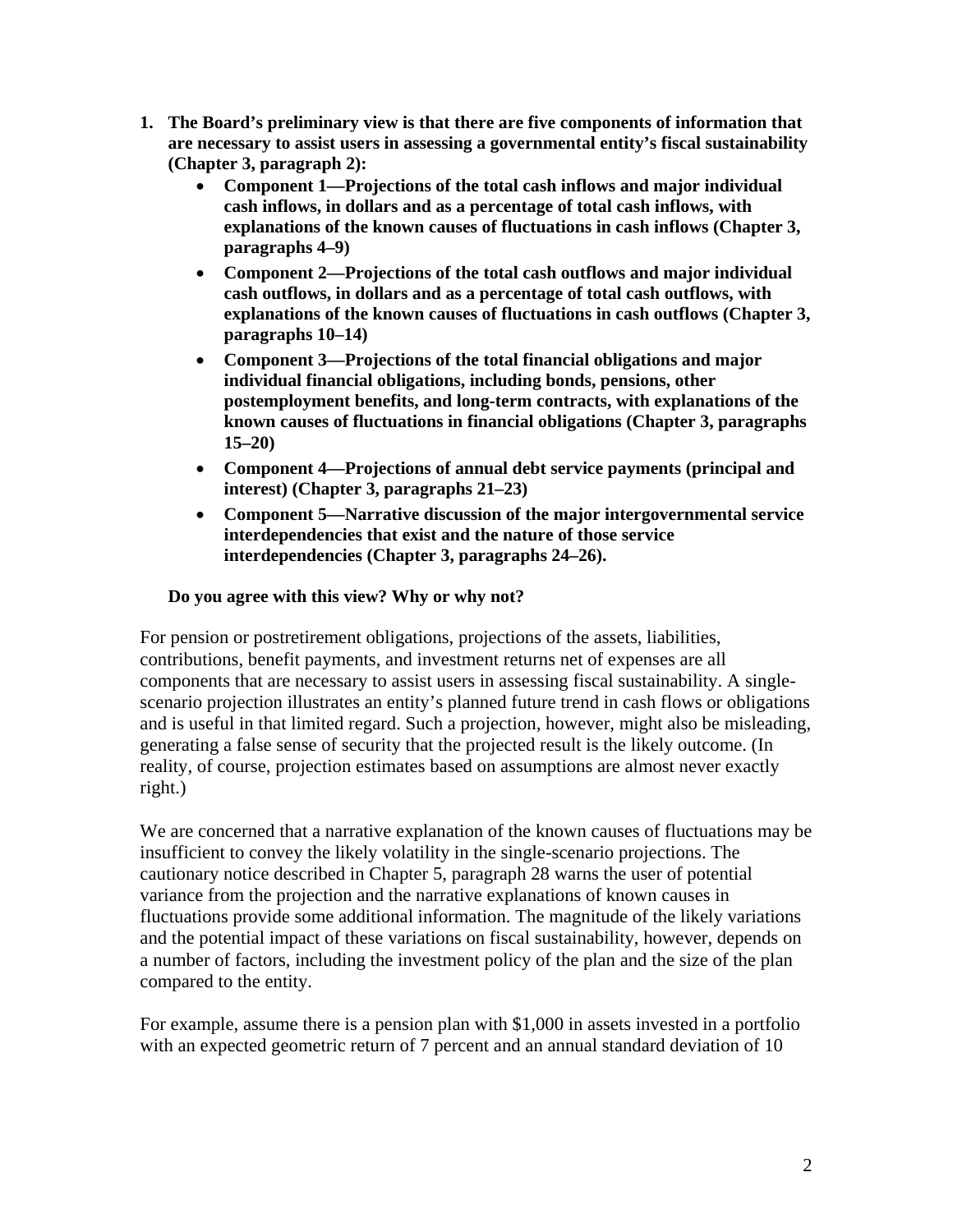percent.<sup>2</sup> Further assume that contributions exactly offset benefit payments. The table below shows the percentiles of the distribution of the projected growth in pension assets over five years.

| <b>Distribution of Projected Assets</b>                         |               |         |               |         |               |
|-----------------------------------------------------------------|---------------|---------|---------------|---------|---------------|
| Expected Geometric Return = $7\%$ , Standard Deviation = $10\%$ |               |         |               |         |               |
| <b>Percentile</b>                                               | <b>Year 1</b> | Year2   | <b>Year 3</b> | Year 4  | <b>Year 5</b> |
| $95^{th}$                                                       | \$1,247       | \$1,421 | \$1,596       | \$1,779 | \$1,974       |
| $75^{\text{th}}$                                                | \$1,139       | \$1,251 | \$1,365       | \$1,486 | \$1,613       |
| 50 <sup>th</sup>                                                | \$1,070       | \$1,145 | \$1,225       | \$1,311 | \$1,402       |
| $25^{\text{th}}$                                                | \$1,005       | \$1,048 | \$1,099       | \$1,156 | \$1,219       |
| $5^{\text{th}}$                                                 | \$918         | \$922   | \$940         | \$966   | \$997         |

Based solely on the expected variability of the assets of the pension plan (and not the liabilities), the projected net pension liability after one year would be expected to fall within a range that is \$134 (\$1,139 - \$1,005) wide for half of the outcomes and \$329 (\$1,247 - \$918) wide for 90 percent of the outcomes. After five years, the range would be \$394 wide for half of the outcomes and \$977 wide for 90 percent of the outcomes. The significance of this depends on the size of the organization. For example, if annual revenues are \$200, the potential range of \$977 in the fifth year represents nearly five times annual revenue, but if annual revenues are \$1,000, the potential range of \$977 in the fifth year is less than one times annual revenue.

While multiple scenario projections may be the best way to illustrate the interaction of these factors and their potential impact, other indicators could be used in the narrative description to convey the magnitude of variation that may be likely in the projections. These indicators might include an estimate of the standard deviation of investment returns and measures of the assets and liabilities of the plan compared to the total projected cash inflows for the sponsoring employer(s) or compared to the covered payroll of the plan.

Well-communicated projections would educate the user about the potential or likely variability of future outcomes.

**2. The Board's preliminary view is that financial projections should be (a) based on current policy, (b) informed by historical information, and (c) adjusted for known events and conditions that affect the projection periods. Current policy includes policy changes that have been formally adopted by the end of the reporting period but that will not be effective until future periods (Chapter 4, paragraphs 2–7). Do you agree with this view? Why or why not?** 

 $\overline{a}$ 

 $2^2$  These are hypothetical expected return and portfolio standard deviation assumptions for illustration purposes and are not an endorsement of any particular set of assumptions. Expected return and standard deviation assumptions applied to any particular situation will depend on a variety of factors—including portfolio composition, investment policy and market conditions—and could be significantly different.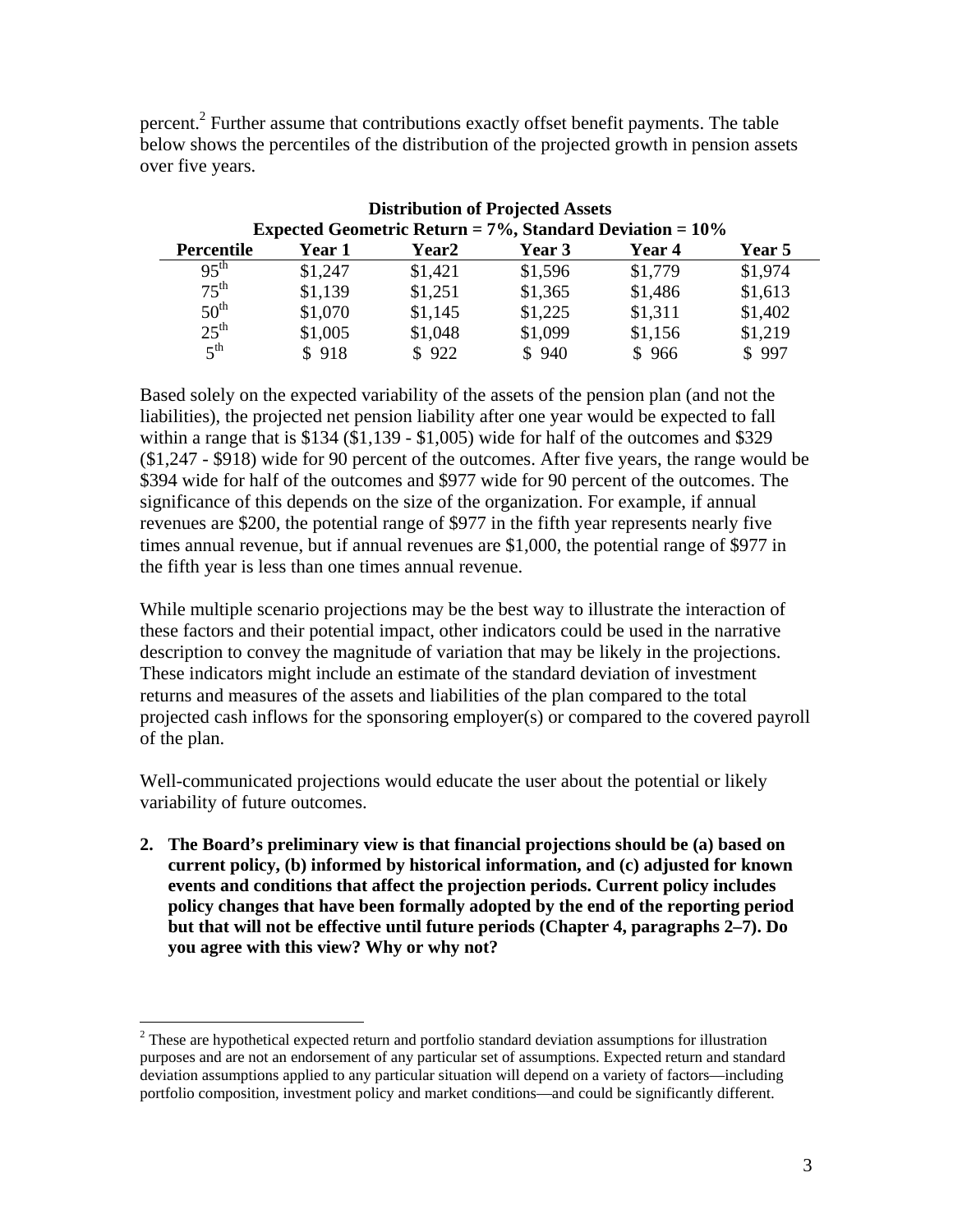We agree that beginning each projection with "current policy, informed by historical information and adjusted known events and conditions," is appropriate and rational, as future plans should always be updated as current conditions change.

**3. The Board's preliminary view is that inflows and outflows should be projected on a cash basis of accounting, and financial obligations should be projected on an accrual basis of accounting (Chapter 4, paragraphs 8–12). Do you agree with this view? Why or why not?** 

For pension and other postretirement (OPEB) obligations, we believe the projection of the financial obligations should include the total pension/OPEB liability, the plan net position, and the net pension/OPEB liability. Projections of just the net pension/OPEB liability may obscure the potential volatility in the measure. In addition, it is not clear what value would be obtained by projecting the net pension or OPEB obligation in the current standards.

**4. The Board's preliminary view is that the identification and development of assumptions for making financial projections should be guided by a principlesbased approach. Such an approach would set forth principles that require assumptions to be based on relevant historical information, as well as events and conditions that have occurred and affect the projection periods. Furthermore, these assumptions should be (a) consistent with each other (where appropriate) and with the information used as the basis for the assumptions and (b) comprehensive by considering significant trends, events, and conditions (Chapter 4, paragraphs 13– 16). Do you agree with this view? Why or why not?** 

We agree that projection assumptions should be principles-based and "consistent with each other (where appropriate) and with the information used as the basis for the assumptions and comprehensive by considering significant trends, events, and conditions."

**5. The Board's preliminary view is that annual financial projections should be made for a minimum of five individual years beyond the reporting period for the purpose of external reporting (Chapter 4, paragraphs 19–23). Do you agree with this view? Why or why not?** 

For long-term obligations such as pension and OPEB obligations, five years may be too short of a projection to understand the anticipated trends, particularly when assets often are smoothed over five years and gains and losses may be amortized over a period of 15 to 30 years. For example, following the market decline of 2008, five-year projections might have shown both increasing unfunded liabilities throughout the projection period and increasing contribution rates as plans gradually adjusted their contribution rates to reflect the new level of funding required. With a five-year projection, users might have incorrectly concluded that the plan was not fiscally sustainable when longer-term projections might have shown that current policies eventually would result in a stabilization of contribution rates and a restoration of balance in the plan. On the other